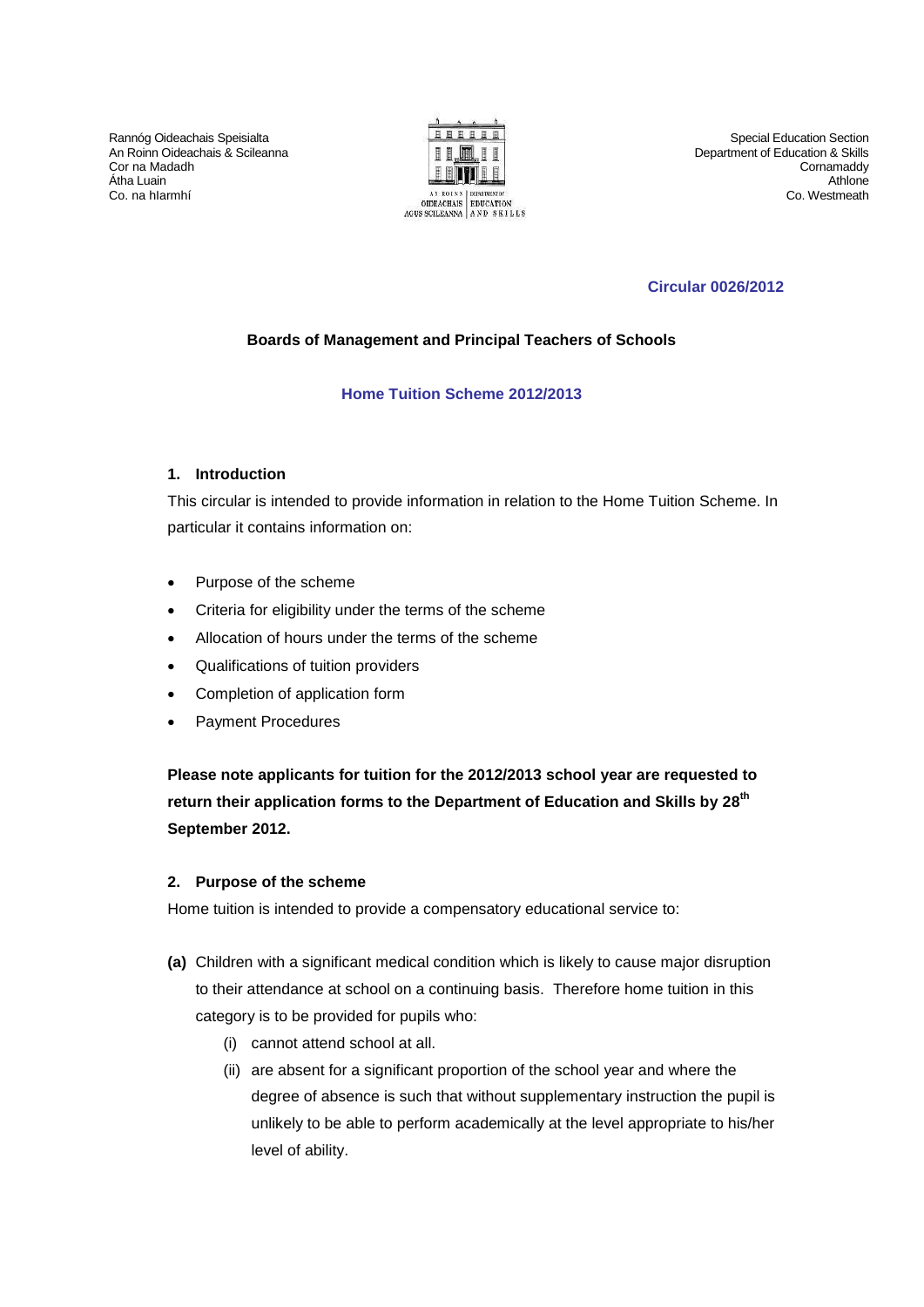- **(b)** Children with Special Educational Needs awaiting an educational placement, as an interim measure, including children with an Autism Spectrum Disorder (ASD), aged from 3 years upwards who cannot access a place in an ASD setting including an early intervention class.
- **(c)** Children aged between 2 ½ year and 3 years of ages (who have been assessed as having Autistic Spectrum Disorder based on the DSM IV or ICD 10 criteria).

Home Tuition is for educational teaching intervention only and is provided only on the basis that a school placement is not available.

The provision of therapeutic services such as Speech and Language Therapy, Occupational Therapy, psychological services etc are a matter for the HSE. Home Tuition funding may not be used for such services.

The Department reserves the right to make arrangements for the evaluation of the educational provision being delivered as part of the funding provided under the Home Tuition Scheme and all hours approved under the scheme are subject to this condition.

Home Tuition funding is provided for children with an ASD aged between 2½ years of age and 3 years of age as they cannot enrol in a school.

Home tuition funding is only provided to children aged between 3 years and 4 years of age where a placement in an early intervention setting is not available.

Home tuition funding is not provided to children with ASD aged over 3 years of age unless a school placement is not available. A school placement can be a place in a special school which enrols children with ASD; a place in a special class for children with ASD attached to a mainstream school; a place in an early intervention class for children with ASD or a place in a mainstream class in a mainstream school - with additional resources allocated by the NCSE in line with DES policy. Parents are advised that they must apply, in a timely manner, for enrolment in a school. If a school refuses to enrol a child, aged over 4, it is open to a parent to appeal the refusal to enrol their child through section 29 of the Education Act

### **Role of the NCSE:**

The role of the NCSE is to advise parents of potential placements in special classes or in special schools where such settings are being considered for the child. The NCSE will process applications for additional teaching and/or SNA supports from mainstream and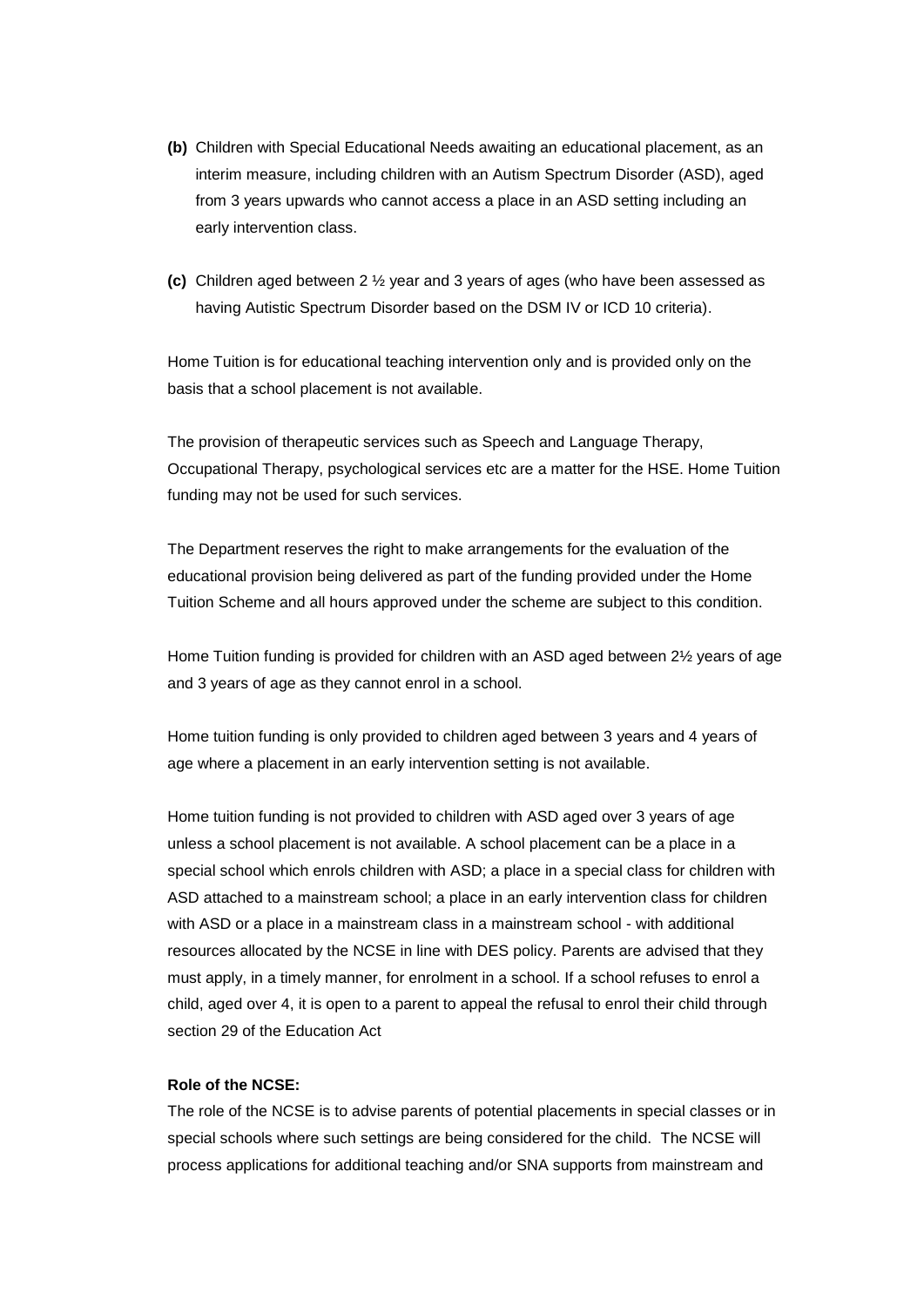special schools which enrol children with special educational needs, including ASD. The NCSE also advises the Department of the availability of school placements.

### **When Placements Become Available During the 2012/13 School Year:**

Places in special classes and/or in special schools can become available during the school year – sometimes very early in the school year. In the event that a child over 3 years of age is being funded through the home tuition scheme, and a placement becomes available, the SENO will advise all the parents in the general school placement area as well as the DES that such places are now available. If a placement becomes available during the year, parents in receipt of home tuition funding will be requested to provide evidence to the DES of their application to secure the available placement. Home tuition funding will be discontinued for all parents who do not apply for such places. In order for home tuition funding to continue, parents must be able to demonstrate to the DES that such applications have been made within 3 weeks of being notified by the SENO and that the application to the school for enrolment has not been successful.

The Department strongly urges all parents of children who have been assessed as having an ASD to contact the SENO in their local area as early as possible. Contact details are available on www.ncse.ie.

### **3. Criteria for eligibility under the terms of the scheme**

**(a)** Children with a significant medical condition which is likely to cause major disruption to their attendance at school on a continuing basis are eligible for tuition under the scheme:

Eligibility in this regard is assessed with reference to a completed medical report and attendance records supplied by the school in which the pupil is enrolled. Absences arising from school phobia and/or depression must be accompanied by a separate full report from a psychologist / psychotherapist / psychiatrist advising of the steps being taken to actively improve attendance. The Department may seek updated reports during the course of the year.

**(b)** Children with Special Educational Needs awaiting an educational placement including children with an autism spectrum disorder aged from 3 years upwards who cannot access a place in an ASD setting including an early intervention class.

Eligibility in this regard is determined in consultation with the National Council for Special Education (NCSE) through the local Special Education Needs Organiser (SENO) as appropriate. Tuition hours are allocated to provide education for pupils awaiting an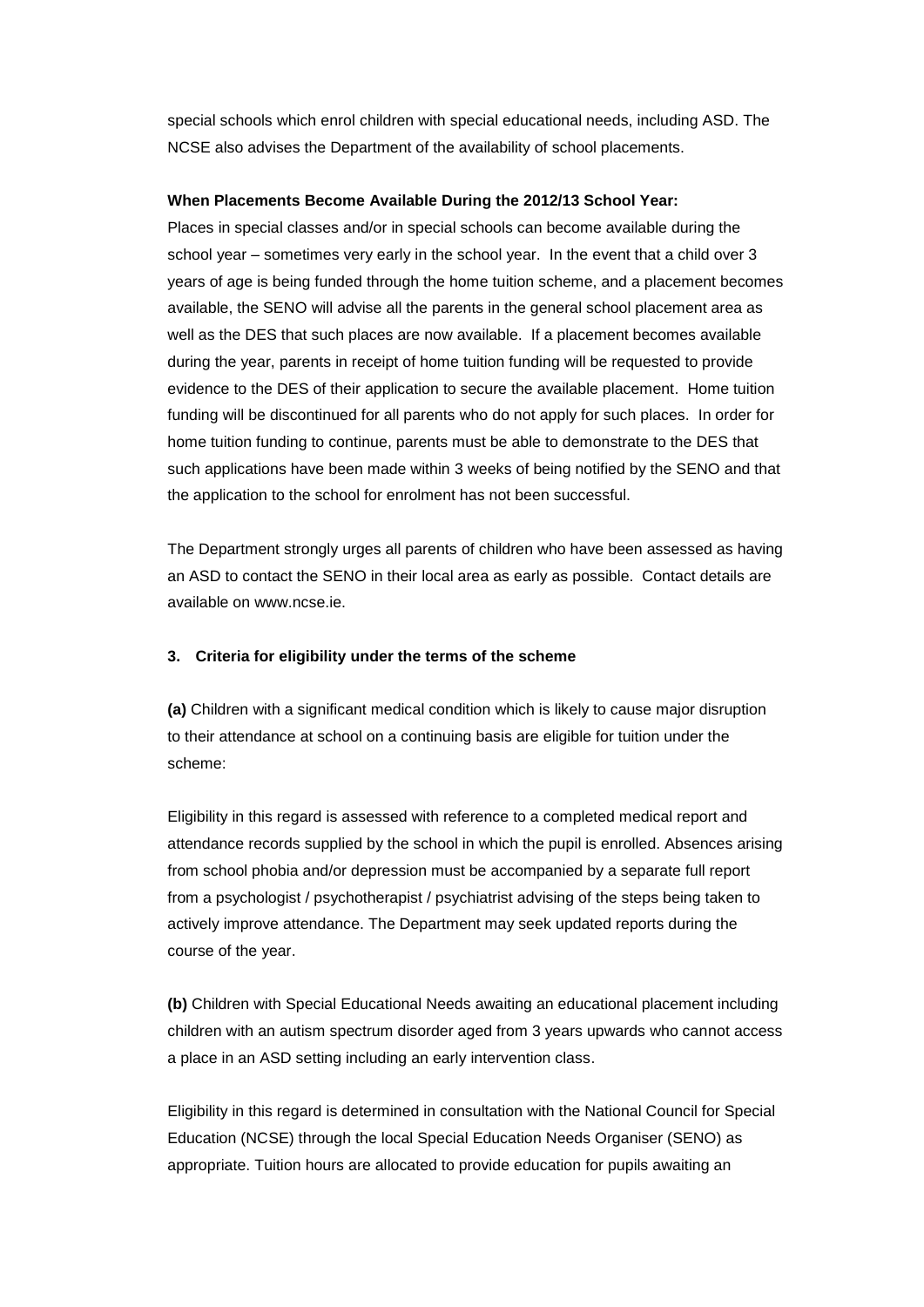educational placement as an interim measure. Applications in this regard must have section 2B or 2C completed in conjunction with the SENO where necessary and be accompanied by all relevant professional assessments/reports. *Where an educational placement has been identified by the NCSE and the parents or guardians choose not to avail of the proposed placement the child will not be eligible for tuition during the 2012/2013 school year.*

The State supports early intervention for children with special educational needs through providing funding to a number of crèche/pre-school settings including:

- Early Intervention settings attached to mainstream and special schools.
- Early Intervention settings attached to HSE funded service providers.
- Private pre-school settings supported by the Early Childhood Care & Education Scheme.
- Private pre-school settings supported by HSE grant aid or HSE funded Pre-School Assistant.
- Home Tuition.

The intention is over time to support a single early intervention setting structure. In the meantime, subject to availability of service and where applicable meeting the eligibility criteria for support, parents can access one or more of the above mentioned early intervention settings. **The maximum number of hours which can be availed of under the above schemes is 20 hours per week. Allocations made under the Home Tuition Scheme will be reduced to reflect attendance in another early intervention setting.**

Please note that applications for Home Tuition are accepted in the knowledge that information supplied including PPSN will be shared between the HSE, NCSE, Office for Minister Children & Youth Affairs and the Department of Education and Skills to ensure that duplicate funding does not occur.

Once a child has been diagnosed with an Autism Spectrum Disorder, parents or guardians should contact their local SENO to establish whether there is a school place in their locality and, if not, to supply the SENO with their child's details to ensure that planning for their child's future education can commence at the earliest opportunity. Your local SENO contact details are available on [www.ncse.ie.](http://www.ncse.ie/) Where an educational placement has been identified by the NCSE and the parents or guardians choose not to avail of the proposed placement the child will not be eligible for tuition during the 2012/2013 school year.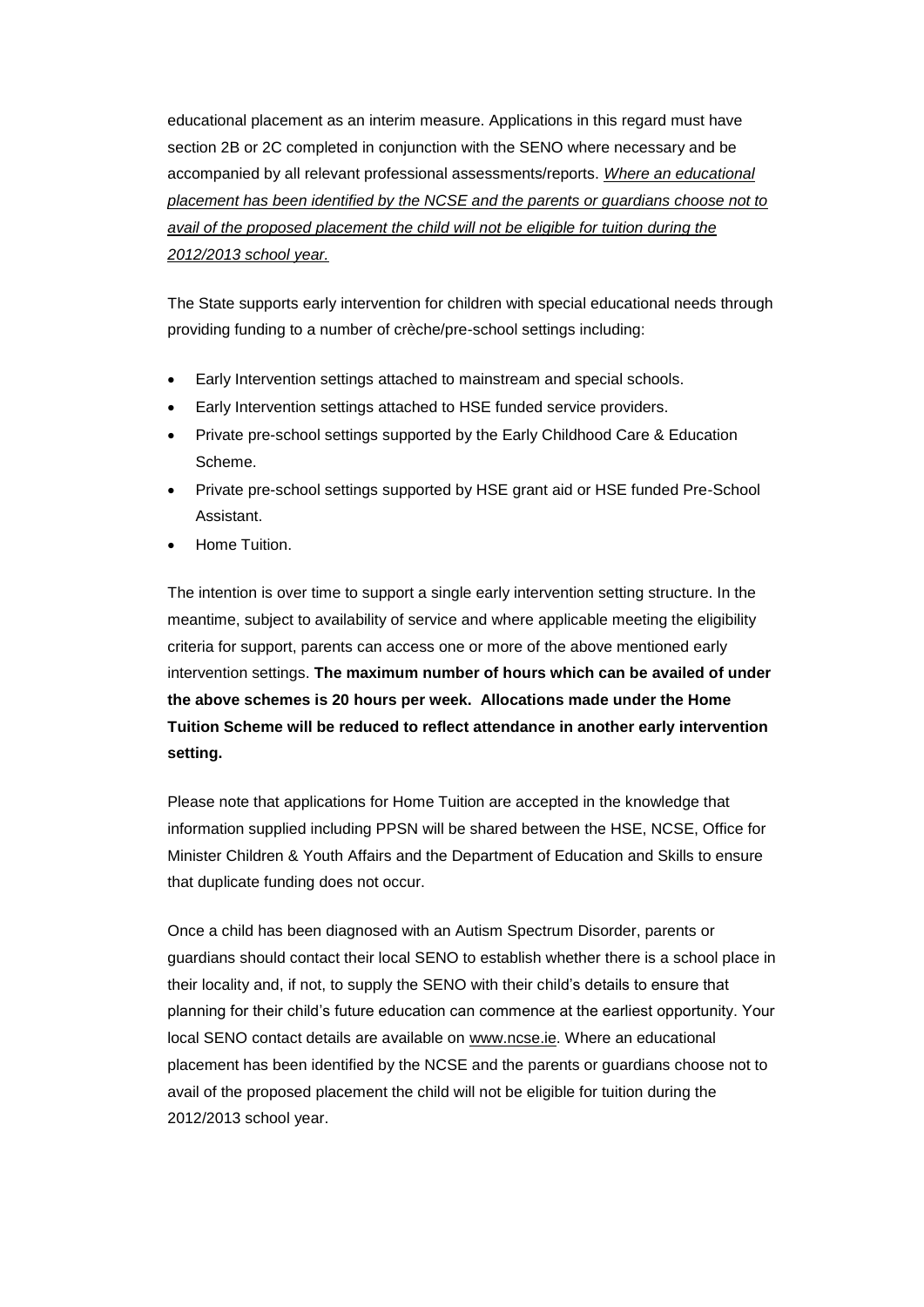**(c)** Children aged, between 2 ½ and 3 years of age (who have been assessed as having Autistic Spectrum Disorder based on the DSM IV or ICD 10 criteria).

Eligibility in this regard is dependant on a diagnosis of an Autism Spectrum Disorder using the DSM IV or ICD 10 criteria.

All relevant parts of this form must be completed in full. Failure to complete the form in full may result in delays. In some instances the form may need to be returned for further completion. It should be noted that sanction is only available on completion of the full application process which includes the issue of an approval letter confirming the date of commencement of the tuition.

## **4. Allocation of hours under the terms of the scheme**

**(a)** Children with a significant medical condition which is likely to cause major disruption to their attendance at school on a continuing basis.

The maximum allocation of home tuition hours for children with a medical ailment is 10 hours per week, with the allocation reflecting the age of the child and their level of attendance.

**(b)** Children with a Special Educational Need awaiting an educational placement including children with an autism spectrum disorder aged from 3 years upwards who cannot access a place in an ASD setting including an early intervention setting.

The maximum allocation of home tuition hours for children awaiting an placement is 20 hours per week subject to the appropriate school calendar.

**(c)** Children 2 ½ and 3 years of age (who have been assessed as having Autistic Spectrum Disorder based on the DSM IV or ICD 10 criteria).

The allocation for children with ASD up to 3 years of age is 10 hours tuition per week and is intended to provide an individualised early educational intervention programme.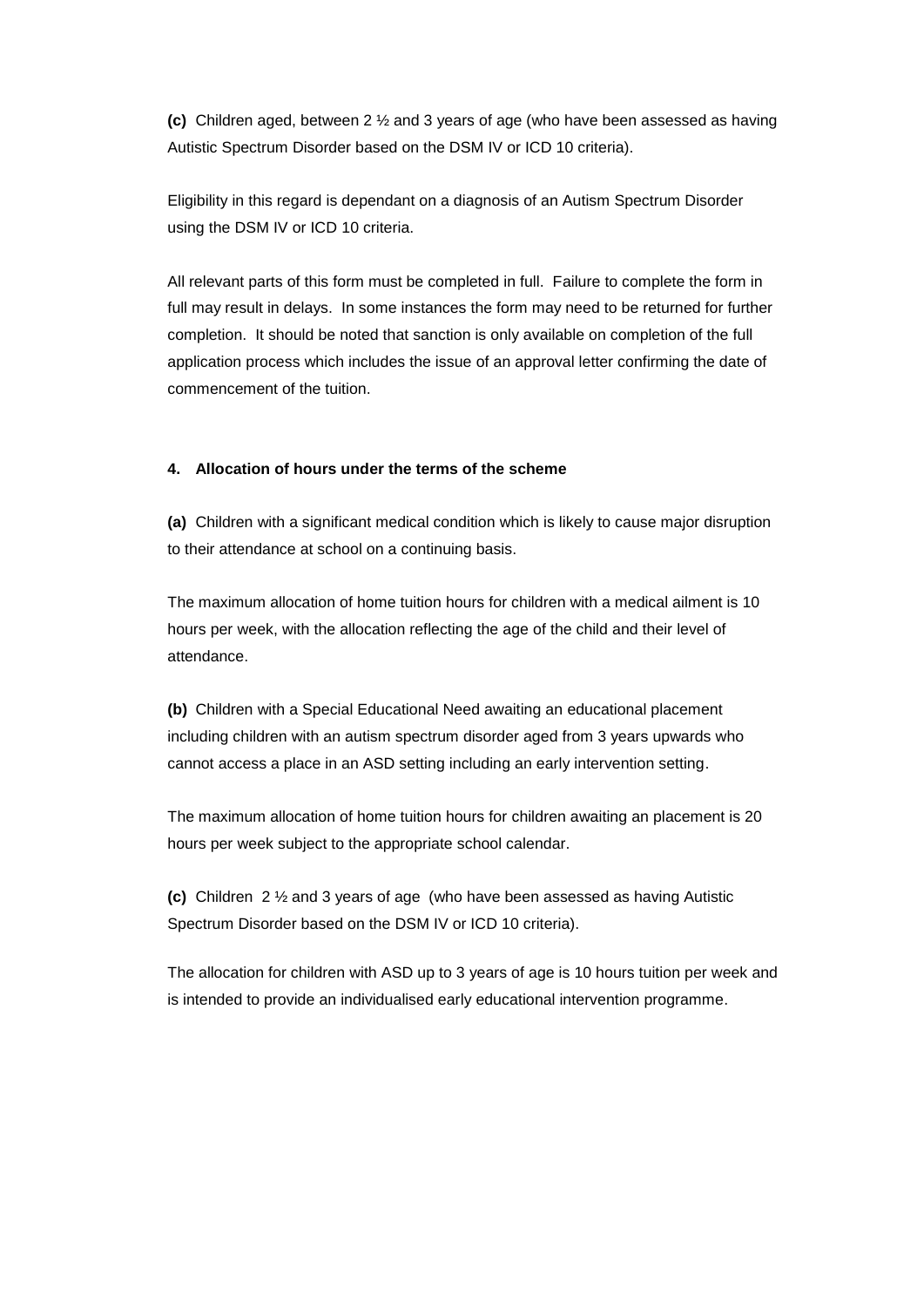#### **5. Qualifications of tuition providers:**

As the tuition takes place outside of school supervision there is a need to ensure that the tuition provider is a fully qualified teacher who is registered with the Teaching Council of Ireland.

However if it is not possible to recruit a tuition provider who is a qualified and registered teacher then alternative qualifications may be acceptable as appropriate. [Appendix A](#page-10-0) details a range of acceptable qualifications in this regard. In cases where the nominated tutor is not a qualified teacher, applicants should retain evidence of attempts made to source a tutor with a teaching qualification.

To be eligible for the qualified rate of payment, a teacher must have current registration with and be recognised by the Teaching Council of Ireland. Where a teacher is not recognised by the teaching council, detailed information regarding their qualifications must be submitted to the Department. Tuition Providers not registered with the Teaching Council must submit a full copy of their relevant qualifications and also a form of photographic identification displaying their signature e.g. photocopy of driving licence / passport. This identification will be held pending receipt of the first claim for payment where the signature on the claim forms will be cross referenced against the signature on the identification. The signature will then be noted on file and the identification disposed of on a confidential basis.

Parents are not permitted to act as tutors for their children unless as an exceptional interim measure.

# **No tuition may commence until the qualifications and identification of the nominated tuition provider have been approved**

Under the Department guidelines teachers who opt for a career break (circular 10/03), choose to job-share (circular 11/03) or take unpaid leave (circular 35/10) are not permitted to engage in the delivery of Home Tuition. Teachers who have retired and who are in receipt of a public service pension will be paid at the modified rate only.

Departmental circular 0031/2011 on Teacher Recruitment Registration and Qualifications may also provide assistance to you. All circulars are accessible on [www.education.ie.](http://www.education.ie/)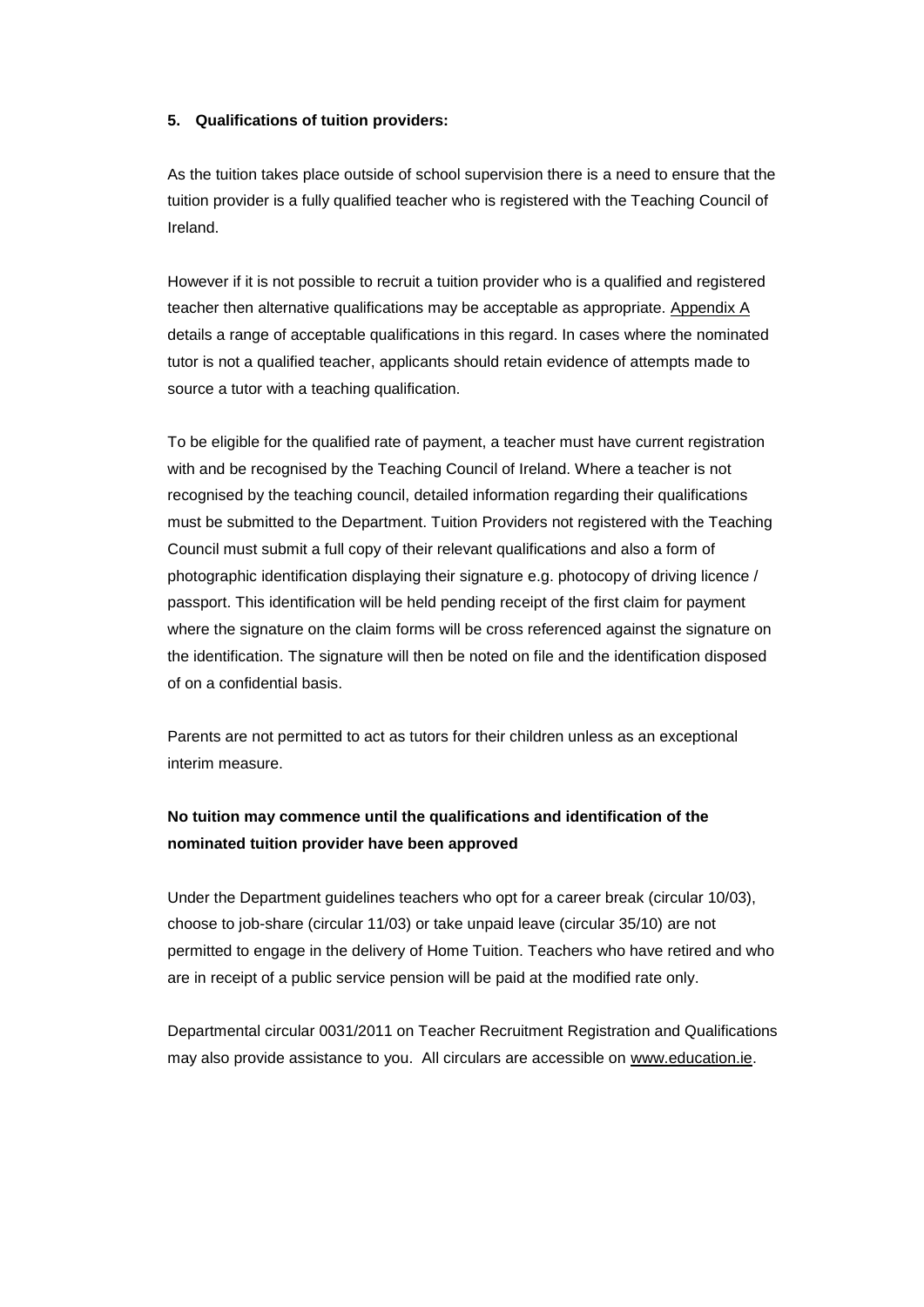### **6. Vetting Arrangements**

#### **All tutors must be vetted prior to commencing the delivery of Home Tuition.**

#### Qualified Teachers Registered with the Teaching Council.

- 1. If the tutor is a recognised teacher who is registered or has applied to be registered with the Teaching Council then the tutor should apply to the Council to be vetted. Similarly if the tutor was not vetted in the same or previous calendar year, they are required to complete the vetting process again. The tutor will need to request a Garda Vetting application form from the Teaching Council by emailing [vetting@teachingcouncil.ie](mailto:vetting@teachingcouncil.ie) providing their full name, postal address and confirm that they are a teacher, alternatively they can call the Teaching Council at 01 6517900.
- 2. Recognised teachers who have been vetted by the Teaching Council in the same or previous calendar year need not reapply for vetting. However such teachers must be able to provide the original vetting letter to the parents and a certified copy to the Department.

# **All tutors must also return a completed** *Statutory Declaration* **(Appendix 2) and** *the Form of Undertaking* **(Appendix 3) to the Department.**

#### Unqualified Teachers not recognised by the Teaching Council

If the tutor is not a recognised teacher they must apply to the Department to be vetted by completing a *Garda Vetting Application Form (*Appendix 1*).* The tutor must also complete the *Statutory Declaration* (Appendix 2) and *the Form of Undertaking* (Appendix 3) and return all forms to the Special Education Section with the application form.

The Department will liaise with the Garda Vetting Office to process the form. Every effort will be made to complete the vetting process prior to commencement of tuition. However where this is not possible tuition may commence subject to the tutor submitting a completed *Statutory Declaration Form* (Appendix 2) and *the Form of Undertaking* (Appendix 3).

The Department of Education and Skills will liaise with the Garda Central Vetting Unit in this regard on receipt of the relevant documentation from tutors. The Garda Vetting Unit does not provide clearance for persons to work with children. The Unit gives the Department a statement to the effect that according to Garda records there are no previous convictions recorded against the applicant. The Department will then inform the parents accordingly. In the event there is a record against an applicant related to child abuse, the Department will advise the parent not to engage the person as a tutor.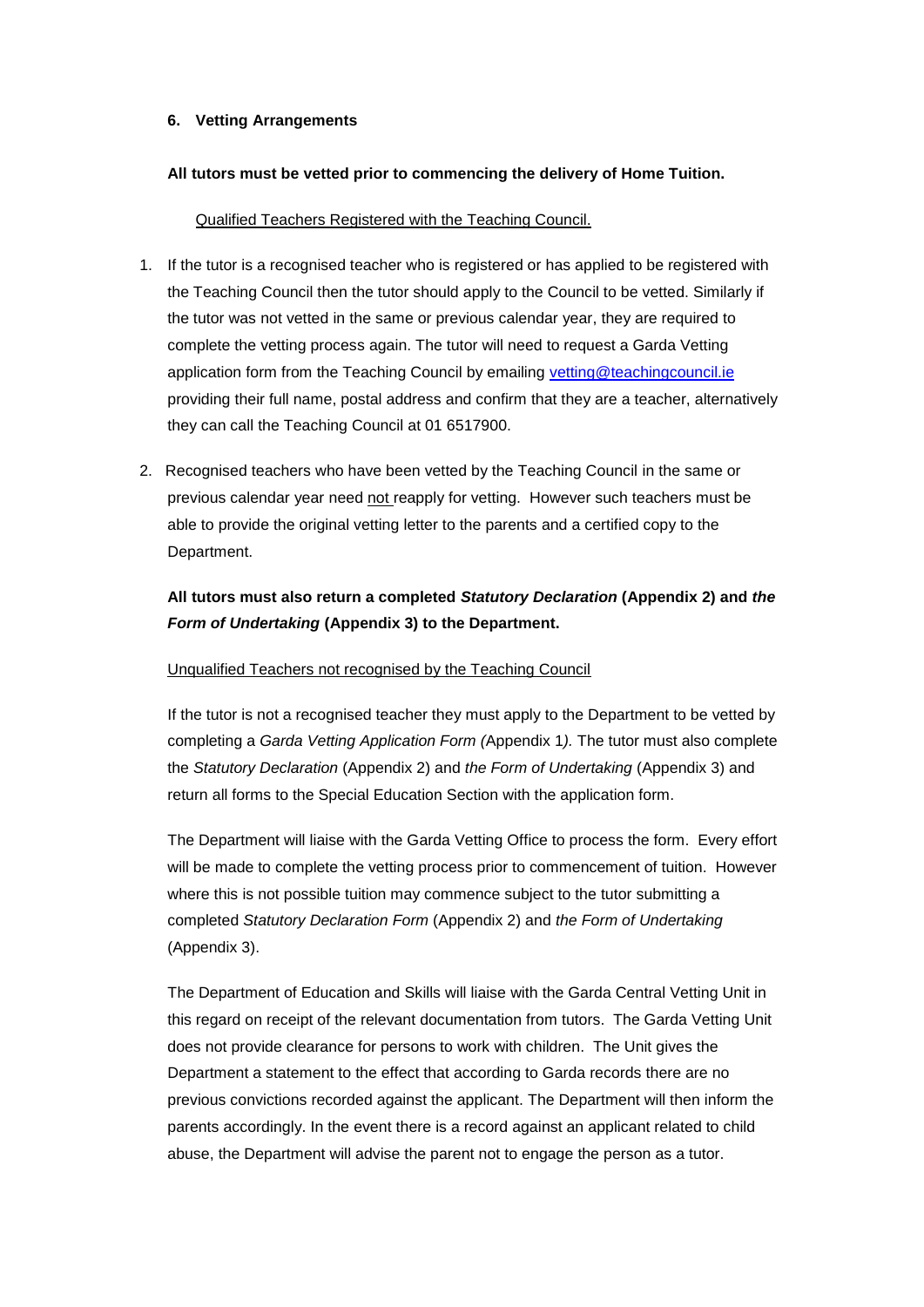### **7. Completion of application form**

The [application form](http://www.education.ie/servlet/blobservlet/sped_appl_home_tuition.doc) comprises two sections.

Section 1 requires general details including name, address and previous allocation reference where appropriate, and also qualification details of the nominated tuition provider(s).

Section 2 comprises three subsections **only one of which will be appropriate:**

Section 2 (a) requires medical information and attendance details for children applying for tuition where a significant medical condition is likely to cause major disruption to their attendance at school on a continuing basis. Copies of recent professional/and or medical reports should be attached as appropriate.

Section 2 (b) requires details on placement for children with Special Educational Needs awaiting an educational placement, as an interim measure, including children with an Autism Spectrum Disorder(ASD), aged from 3 years upwards who cannot access a place in an ASD setting including an early intervention class. Copies of recent professional/and or medical reports should be attached as appropriate. Details and verification of contact with the NCSE will also be requested.

Section 2 (c) is specifically directed at applications for tuition for children aged between 2 ½ and 3 years of age (who have been assessed as having Autistic Spectrum Disorder based on the DSM IV or ICD 10 criteria). Copies of recent professional/and or medical reports should be attached as appropriate. Details and verification of contact with the NCSE may also be requested if appropriate.

All relevant parts of this form must be completed in full. Failure to complete the form in full may result in delays. In some instances the form may need to be returned for further completion. It should be noted that sanction is only available on completion of the full application process which includes the issue of an approval letter confirming the date of commencement of the tuition. In order to comply with vetting arrangements for the scheme, Appendix 2 and in some circumstances Appendix 1 will need to be completed.

[Download Application Form](http://www.education.ie/servlet/blobservlet/sped_appl_home_tuition.doc) (File Format Word 160KB) or alternatively you can contact the above section directly.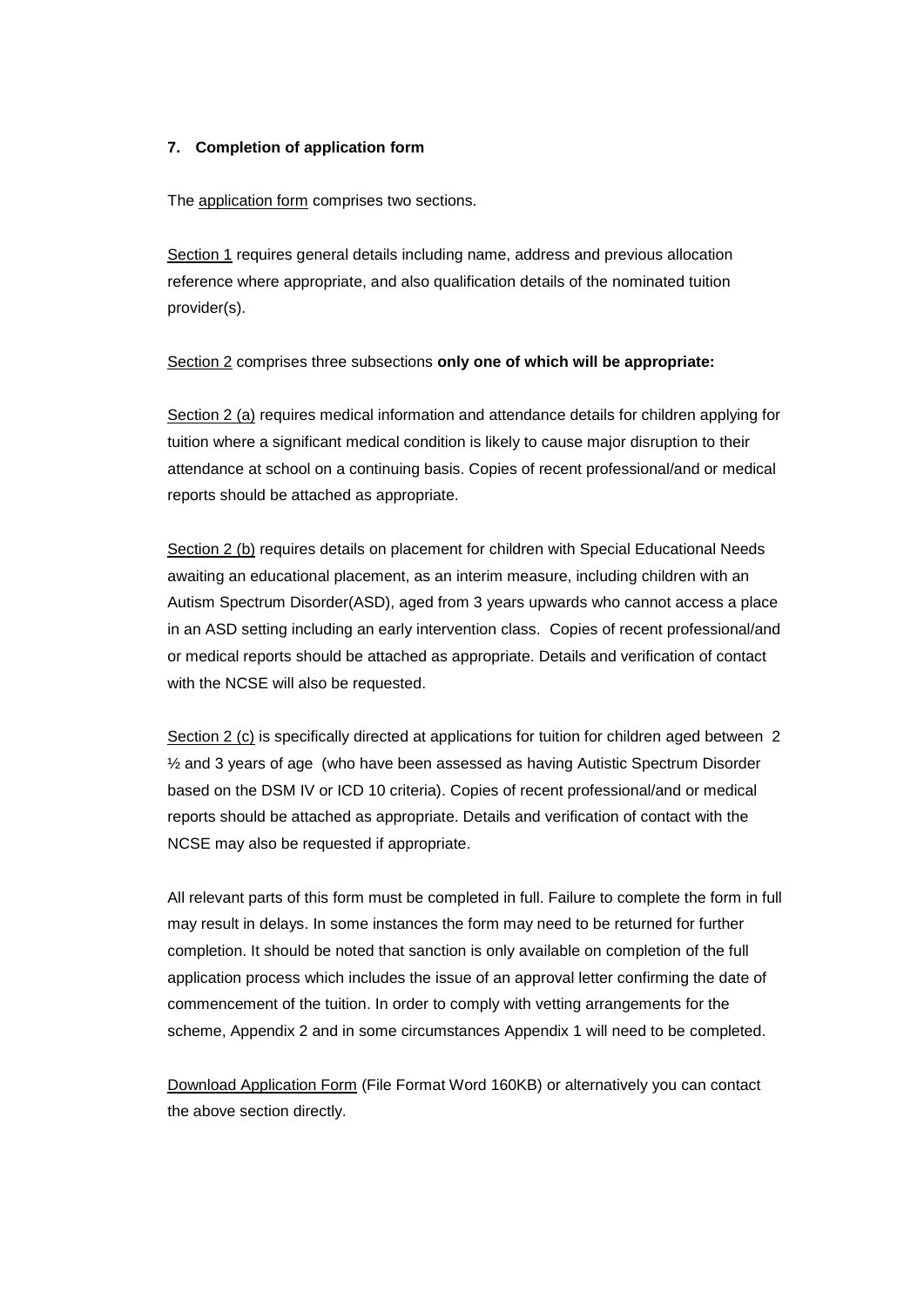#### **8. Payment Procedures**

Parents/Guardians are advised that, under no circumstances will home tuition funding be back-dated. Home tuition funding is only available on completion of the full application process which includes the issue of an approval letter confirming the date of commencement of the tuition.

Once approval has been granted for the provision of Home Tuition, the approval letter is copied to the home tuition payment section of this Department. All further dealings will be with the payment section. Details of payment rates are attached in Appendix B.

However if the circumstances for which home tuition was granted change then the Special Education Section should be informed immediately.

#### How the grant is paid

**Parents and Legal Guardians are strongly recommended to read the FAQ notes on the payment procedures for the Home Tuition Grant Aid before any tuition is provided. The FAQ should be downloaded from the website of this Department at [www.education.ie](http://www.education.ie/)**

Home Tuition grants are paid using two separate methods:

(A) If home tuition is provided by a teacher who is currently on the primary teachers' payroll of the Department of Education and Skills as a **permanent primary** school teacher, payment will be made directly to the teacher through the Department's payroll. A completed claim form signed by both the parent and the teacher should be returned to the payments section at the end of each month. Parents must not pay their tutors who are permanent primary school teachers as the Department will not refund you any payments made by you.

(B) If home tuition is provided by a teacher / tutor who is NOT currently on the primary teachers' payroll as a permanent primary school teacher, payment must be made directly to the legal guardian. Such payments are made **only by Electronic Fund Transfer (EFT)** directly into the bank account of the legal guardian only. Direct payment into the bank account of a tutor is not permitted. Only the parent / legal guardian of the child can seek payment of Home Tuition.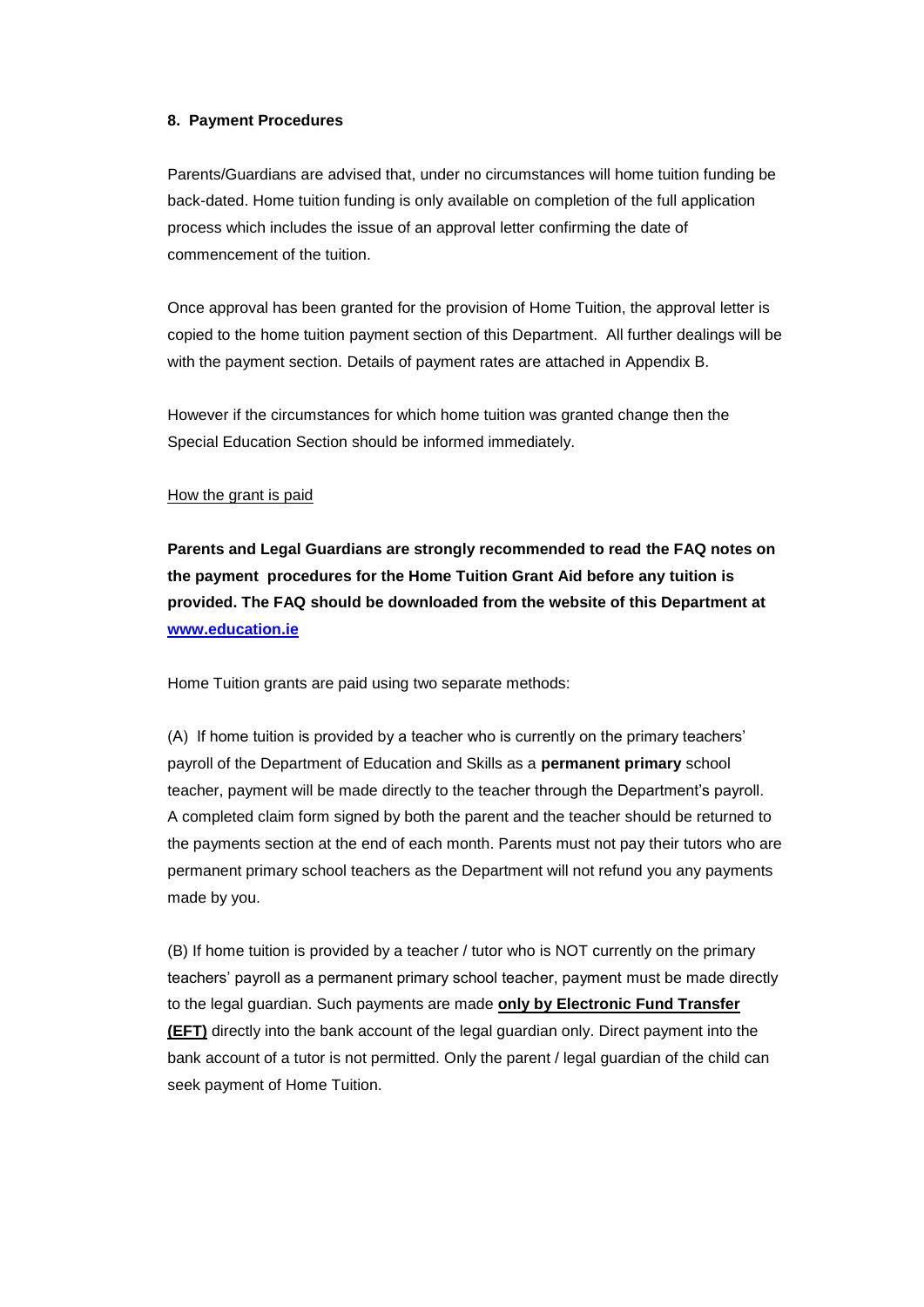#### When will payment issue?

Payment should issue within four to six weeks of receipt by the Department of the claim form. The Department will issue advance payment upon receipt of the claim for the periods September 2012 to December 2012 and also from January 2013 to the end of the school year. Details of how to apply for advance payment are available on the claim form, which is available on the website of this Department. The website of this Department is updated weekly to advise parents of the status of the claims received for payments.

It should be noted that if more than one tutor is providing tuition to a child at different rates of payment, advance payments may not be possible and parents will have to claim on a monthly basis in arrears.

Subsequent claims should be processed within a 5-10 working day period.

#### Other issues relating to the payment of Home Tuition:

To comply with existing legislation,

 The PPS numbers of all persons, both parent(s) and tutor(s) / teacher(s) must be supplied in order for payment to be considered.

#### **Parents / legal guardians**

 Who receive direct grant payments must provide a current tax clearance certificate in their own name.

Payments cannot issue until this tax certificate is submitted.

Information on tax clearance certificates can be obtained by accessing [www.revenue.ie.](http://www.revenue.ie/) An application for a tax clearance certificate from the Revenue Commissioners can be made by accessing: [www.revenue.ie/en/business/running/tax-clearance.htmlonline.](http://www.revenue.ie/en/business/running/tax-clearance.htmlonline)

Parents, teachers and tutors should note that under existing legislation financial details in respect of this scheme are forwarded annually to the Revenue Commissioners. No travel or subsistence allowances are applicable for home tuition. Additional claim forms for the payment of the home tuition grants are available at [www.education.ie](http://www.education.ie/).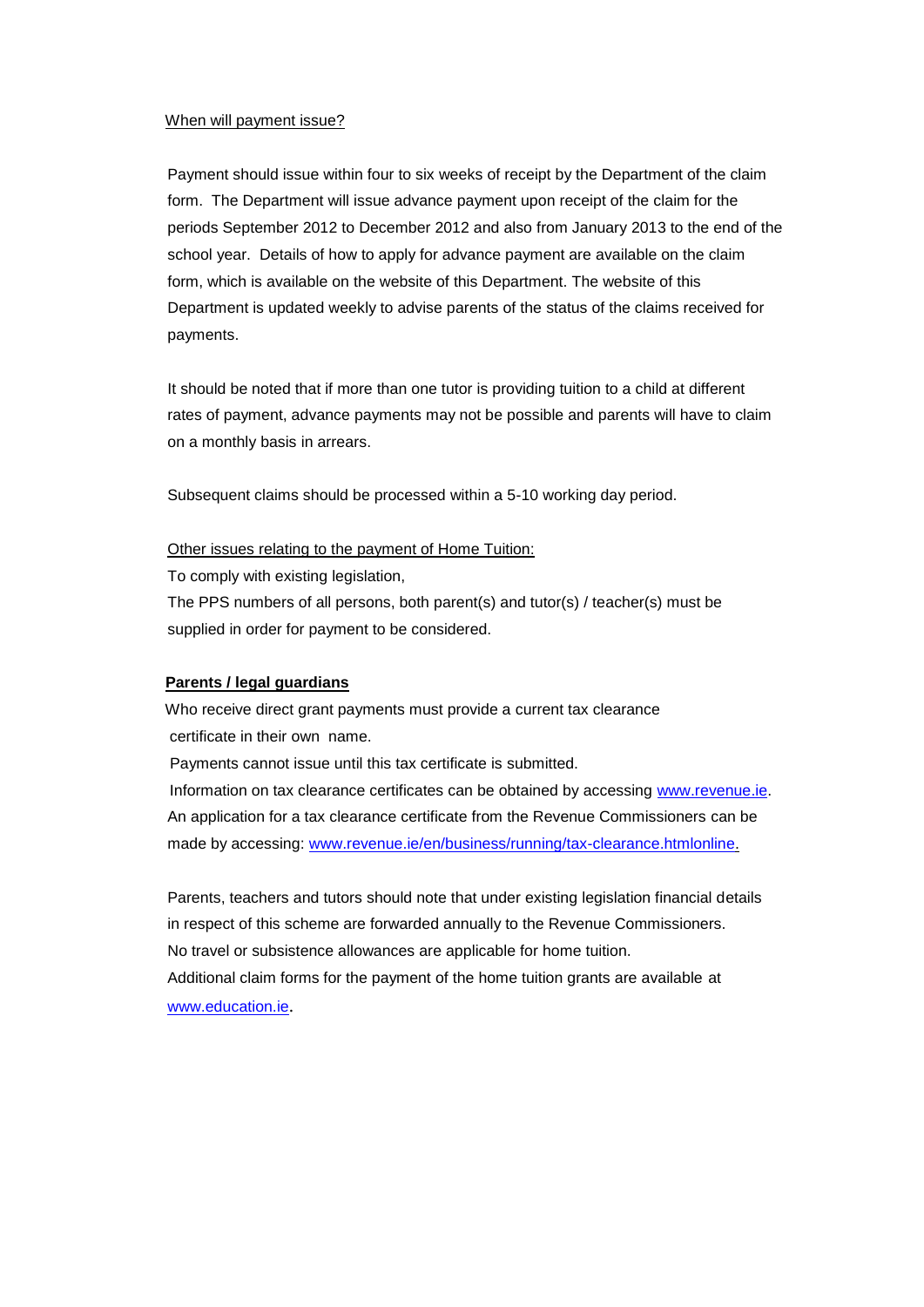#### **9. Queries**

# **Queries in relation to the home tuition scheme can be addressed to:**

Home Tuition Unit, Special Education Section, Department of Education & Skills, Athlone Co. Westmeath

Contact No: 090 6483757, 090 6483926, 090 6483921.

**Queries in respect of Home Tuition payments can be addressed to:** Special Needs and Tuition Grants, Schools Division – Financial, Department of Education & Skills, Athlone, Co. Westmeath -

<span id="page-10-0"></span>Contact No: 090 6483750, 090 6484239, 090 6483872. Email Address: [sntg@education.gov.ie](mailto:sntg@education.gov.ie)

Jim Mulkerrins Principal Officer Special Education Section June 2012

A copy of this circular is also available on the Department of Education and Skills website at [www.education.ie](http://www.education.ie/)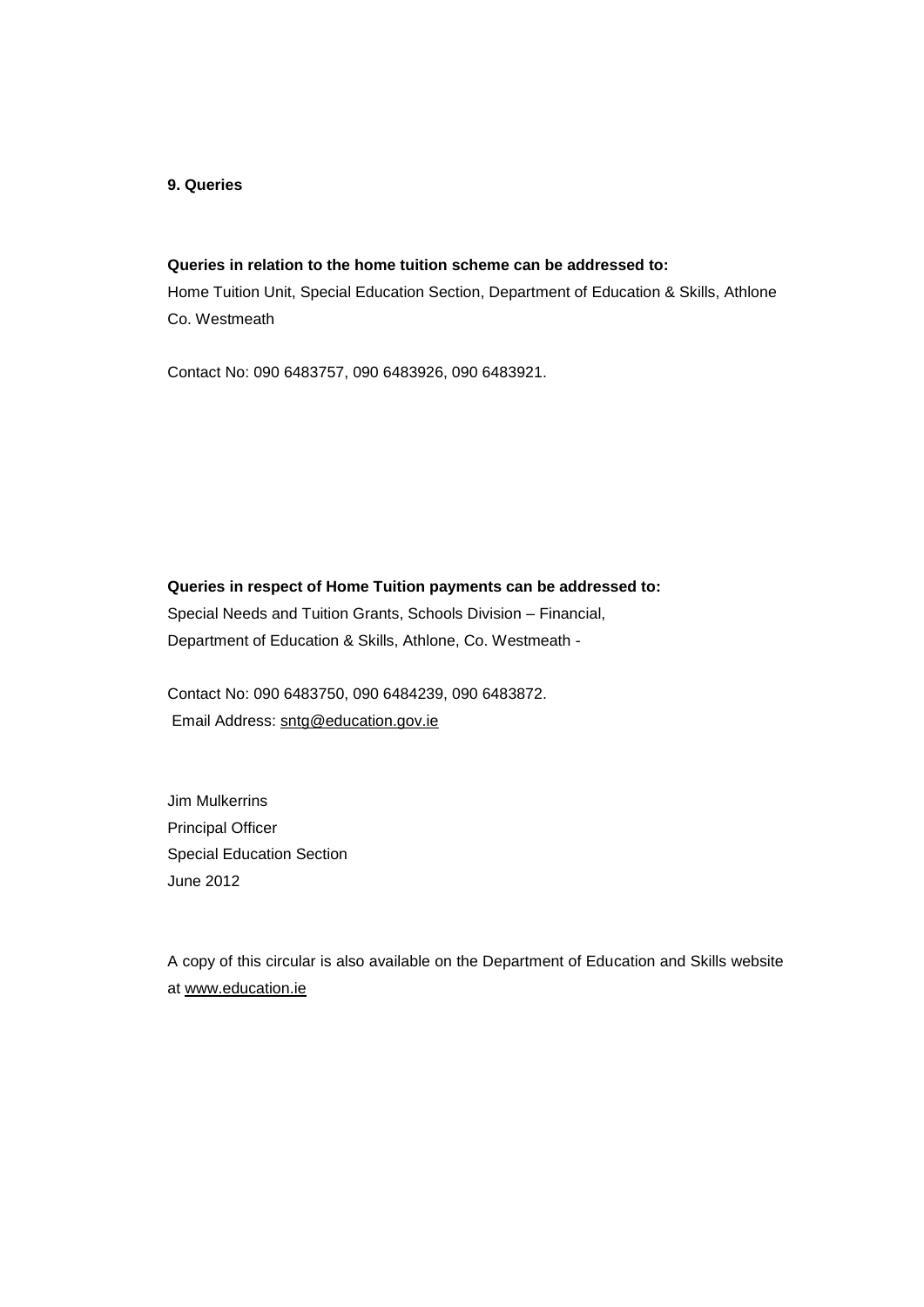# **APPENDIX A**

### **The Home Tuition Scheme**

As the tuition takes place outside of school supervision there is a need to ensure that the tuition provider is a fully qualified teacher who is registered with the Teaching Council of Ireland.

However if it is not possible to recruit a tuition provider who is a qualified and registered teacher then alternative qualifications may be acceptable as appropriate including the following :

- **Bachelor Education, H.Dip in Education, Montessori Qualification – National Diploma/Degree in Humanities in Montessori in St. Nicholas College, Dun Laoghaire**
- **Qualified Teacher Status from UK**
- **Third level qualification B.A., B.Sc., Psychology, RNMH etc. (depending on circumstances)**
- **A qualification in autism (an autism specific qualification) or from St. Patrick's College of Education, Drumcondra, or Birmingham University, or other UK University; (or US/Australia) or a qualification in an applied approach to teach pupils with autism – in ABA, PECS, TEACCH. This should be an official certificate or diploma course ratified by a university, college or organisation. (A short course or a certificate from school etc is not acceptable): or**
- **Successfully completed the 3 year full-time course at Montessori College in Milltown**